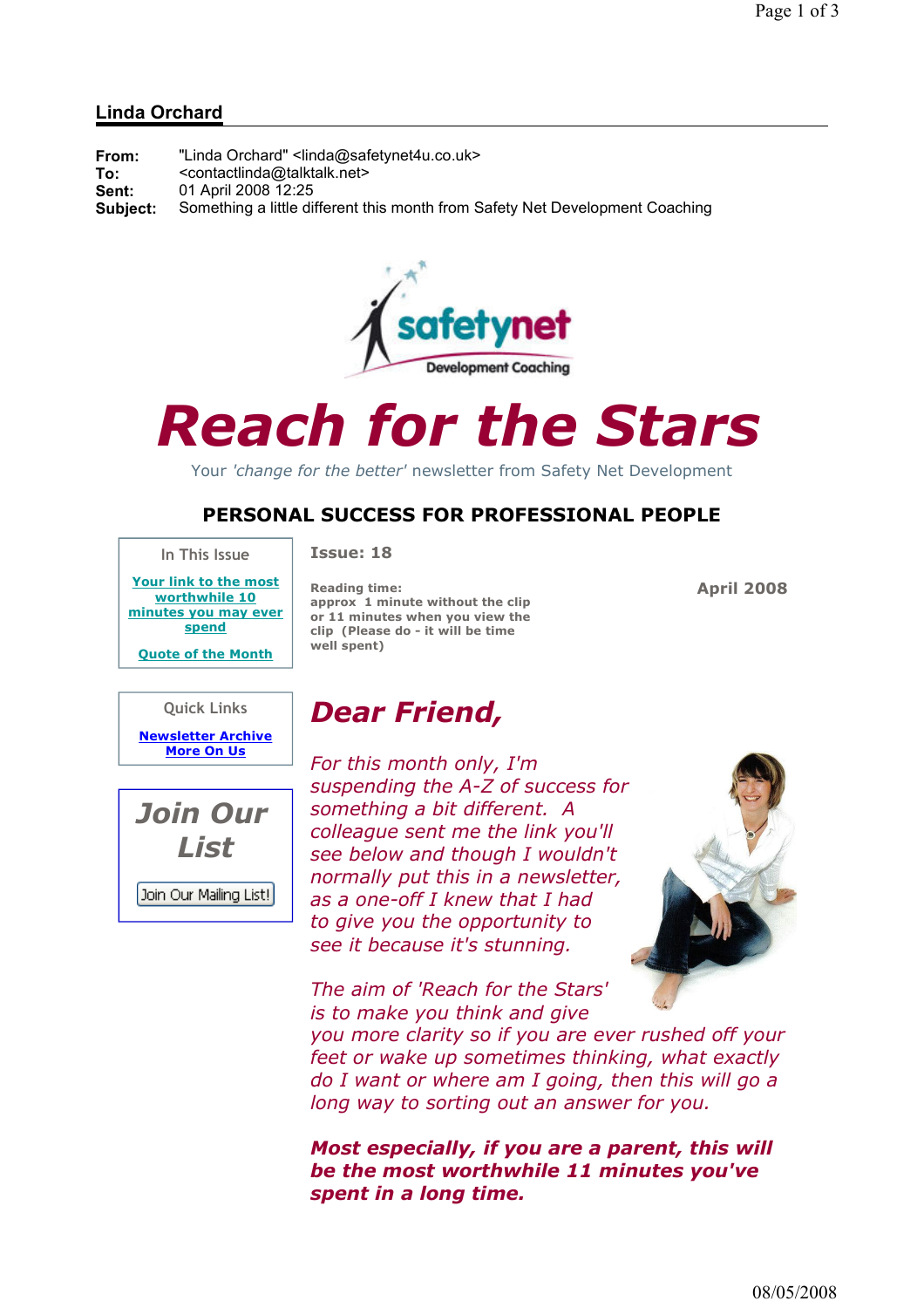Please don't be put off by the fact that the clip is introduced by Oprah. Just bear with the first 40 seconds while the scene is set. The introduction to this brilliant speech from a Carnegie Mellon University Lecturer is very important.

Personally I think the meaning of Life, the Universe and Everything is not actually '42' (apologies to Douglas Adams). I think the meaning is right here. See if you agree. Links to the clip are just below.

Click below for inspirational footage

Click here to view this short presentation which will REALLY make you think. Be prepared to laugh and cry. If you are viewing this at work, why not send the link to yourself at home where you may have more time to listen? Whatever you do though, please make time to see it.



Here is is again. Live like your life depends on it.

http://video.stumbleupon.com/#p=ithct48cqw

# Quote of the Month



"Defeat is not important. It is how you come back from defeat that is important."

Sir Alex Ferguson, Manager, Manchester United Football Club